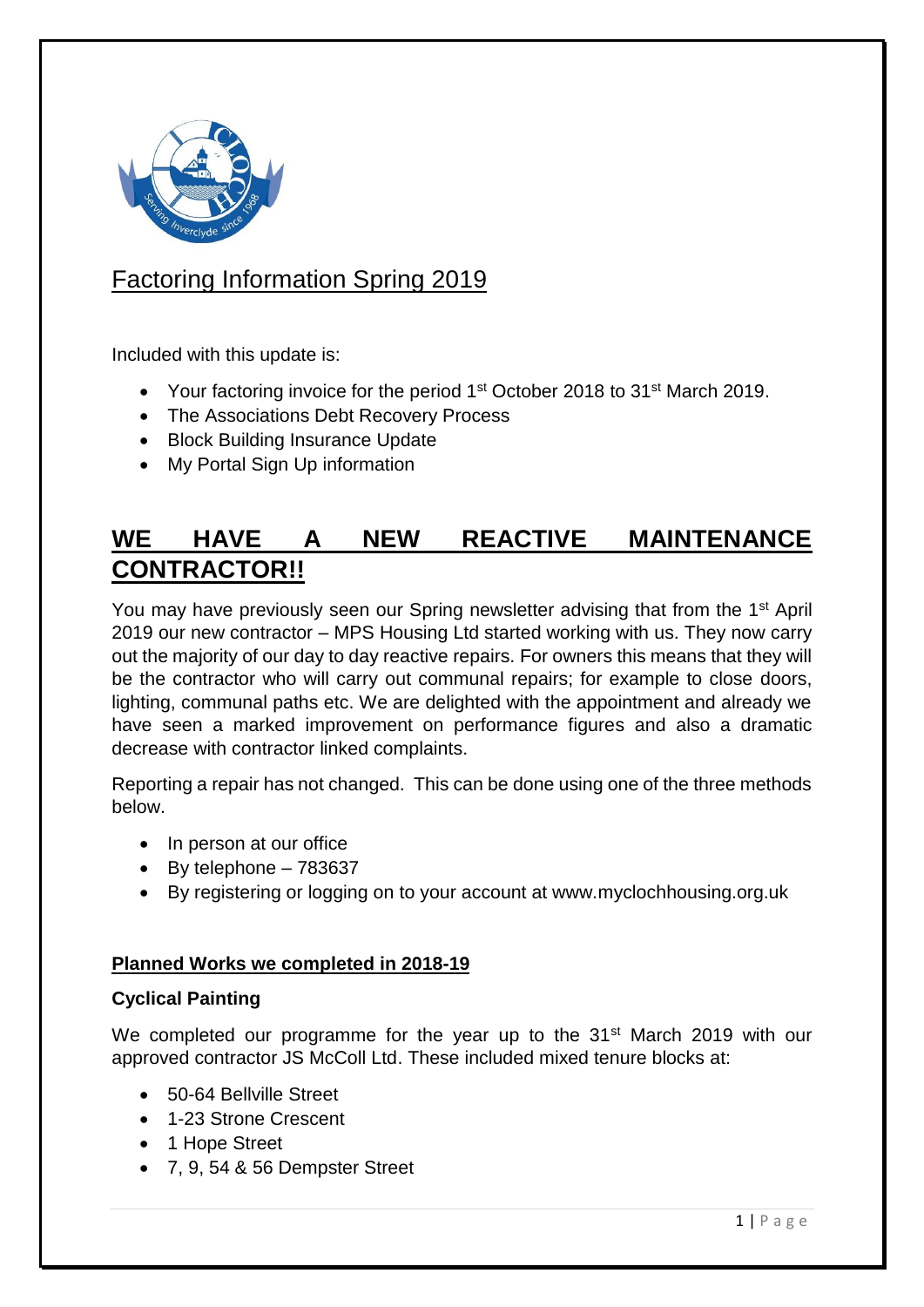We have also recently been in communication with our owners at the blocks below to obtain or confirm authority to carry out the works, and also obtain colour choices for the internal closes (where appropriate). Once confirmed, we aim to carry out these works in the Spring / Summer:

- 1-39 Bridgend Road
- 3-33 Grosvenor Road
- 6, 8, 10 & 12 Lyle Street

Thank you to everyone who has assisted us with the works to date and we hope you are happy with the quality of the works completed.

#### **Gutter Cleaning & Roof Anchor / Safety Systems**

Our contractor, Paterson Safety Anchors cleaned all gutters and tested the roof anchors and safety systems throughout our entire stock.

#### **Landscape Maintenance**

McDermott Contractors carried out our Winter & Summer landscape maintenance.

#### **Planned Works for 2019 / 20**

#### **Cyclical Painting**

In line with our cyclical painting programme for our rented stock, we have also identified the following mixed tenure blocks which are scheduled to be painted this year. We are currently working on final costs and will be in contact with you to confirm costs / authority (where required), and colour choices. The contractor will be JS McColl who tendered for our contract in 2017 and were subsequently awarded a three-year contract.

| <b>Blocks</b>   | Area                   |
|-----------------|------------------------|
| 4               | <b>Bawhirley Road</b>  |
| 15 & 17         | <b>Carwood Street</b>  |
| 3 & 5           | <b>Killearn Road</b>   |
| $9 - 16$        | <b>Larkfield Grove</b> |
| 5,6,8,10,12,&15 | <b>Lyle Street</b>     |
| 18,36 & 14      | <b>Lynedoch Street</b> |
| 20              | <b>Mearns Street</b>   |

Cyclical electrical works identified for this year

| <b>Block</b>                      | <b>Works</b>                  |
|-----------------------------------|-------------------------------|
| 6, 8, 10 & 12 Lyle Street         | Carry out condition survey on |
|                                   | close lighting                |
| 5 Killearn Road                   | Carry out condition survey on |
|                                   | close lighting                |
| 23, 25, & 27 Bank Street          | Common<br>electrical<br>close |
| 50, 52, 54, & 56 Bellville Street | testing                       |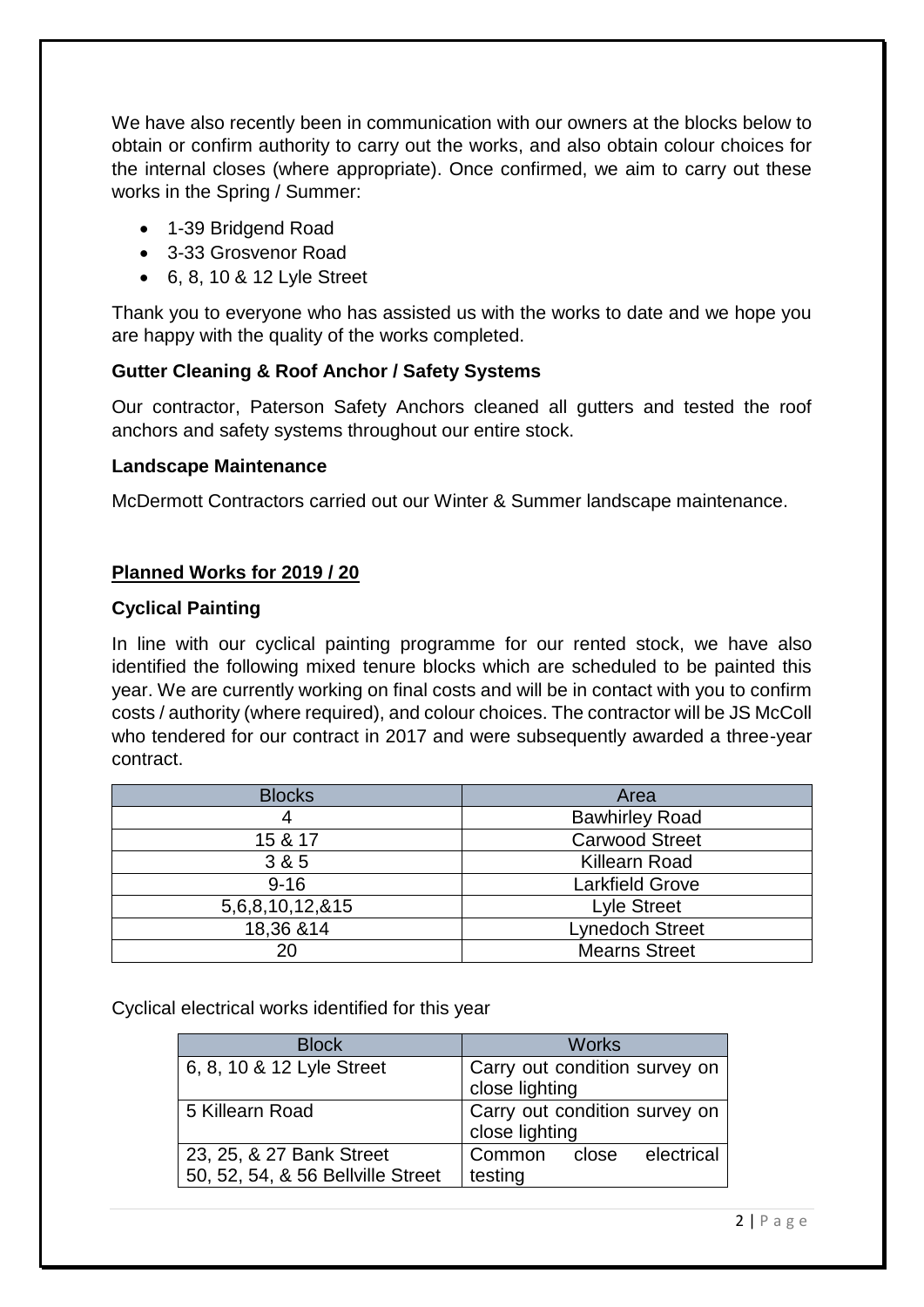Other general cyclical maintenance that will be undertaken for the period April 2019 to March 2020 is Gutter cleaning, roof anchor / safety system tests, and landscape maintenance.

## **Planned Renewals**

In our Winter newsletter we advised that there were closes where the entry doors required to be renewed and / or the door entry systems to be replaced depending on their condition. We are currently preparing to put these works out to tender. It is expected that we will be able to send out expected costs for each owner by July. We will also contact you to obtain authority to proceed or confirmation of the works as required.

| <b>Blocks</b>          | <b>Planned Works</b>                   |
|------------------------|----------------------------------------|
| 15 & 17 Carwood Street | Renew close doors and Upgrade the      |
|                        | door entry system (including handsets) |
| 4 Bawhirley Road       | Renew close doors and Upgrade the      |
|                        | door entry system (including handsets) |
| 5 Killearn Road        | Renew close doors and Upgrade the      |
|                        | door entry system (including handsets) |
| 11 Lyle Street         | Upgrade the door entry system          |
|                        | (including handsets)                   |

At this time we don't have a programme for the proposed works, however we will ensure we provide sufficient notice and discuss in detail with you the scope of works and how we can work with you to ensure that any inconvenience is kept to a minimum.

## **Other Works**

From April 2019 Cloch will be starting works to renew kitchens, boilers and bathrooms in our rented stock at various locations. Where this involves closes where there are also owners within the block we will write out to you advising when the works are planned. We can advise that our contractors have also been reminded to be considerate of all residents in these blocks during the works, and minimise any disruption during that time. We thank you for your co-operation.

## **Owner Satisfaction Survey**

In February we wrote out to all our owners asking for feedback on a variety of issues relating to the Factoring service we provide to you. We are genuinely keen to find out what we are doing well, and where there are areas we look at improving.

We received a total of 36 owner's responses which equates to approximately 11% of all owners who we provide a factoring service to.

In summary the response on the owners who overall were satisfied or dissatisfied with the factoring service provided by Cloch was: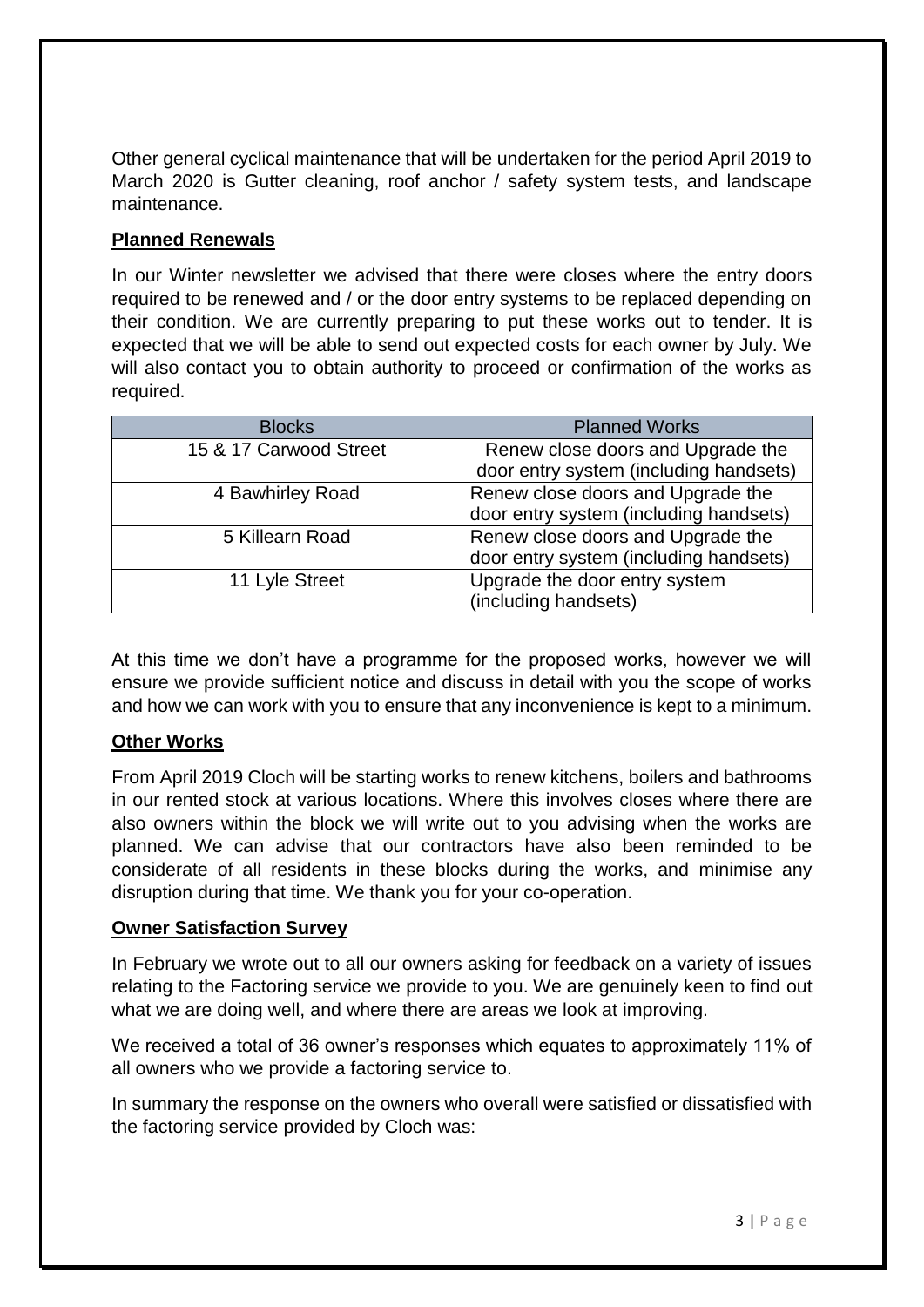

Following analysis of the responses we identified the following areas for action

| <b>Issue</b>                                                       | <b>Action Items / Lessons Learned</b>                                                                                                                                                                                                                                                                                                                                 |
|--------------------------------------------------------------------|-----------------------------------------------------------------------------------------------------------------------------------------------------------------------------------------------------------------------------------------------------------------------------------------------------------------------------------------------------------------------|
| Poor information on invoices                                       | We have improved the processes on the production<br>of invoices to ensure that the information relating to<br>works carried out, costs and dates are easy to<br>understand. This includes carrying out trial runs and<br>an enhanced double check prior to issuing them to<br>the owners.                                                                             |
| Slow to handle complaints                                          | Cloch as an organisation is carefully scrutinising<br>complaints. An example was poor performance from<br>the close cleaning contractor where the contract<br>was subsequently cancelled. We also plan to carry<br>out refresher training on complaints handling.                                                                                                     |
| Fail to keep owners advised                                        | We now include a newsletter when issuing the<br>invoices. We also are working on improving the<br>process of communicating with owners when<br>carrying out cyclical works relating to costs /<br>authority etc. We have also launched a portal for<br>owners to receive invoices / view their account / log<br>repairs & complaints.                                 |
| Information<br>Written<br><b>on</b><br>statement of services       | This is currently being updated and reviewed. It is<br>expected to send this out to all owners in the near<br>future.                                                                                                                                                                                                                                                 |
| Dissatisfaction with Repairs<br>Landscape<br>Service<br>Contractor | Reactive repair contract with Novus was terminated,<br>and new contract with MPS started on 1 <sup>st</sup> April 2019.<br>We are also scrutinising the work of our landscape<br>contractor more intensely including through their<br>KPI's as we are aware of complaints by tenants and<br>owners. Monthly progress meetings will continue<br>with both contractors. |